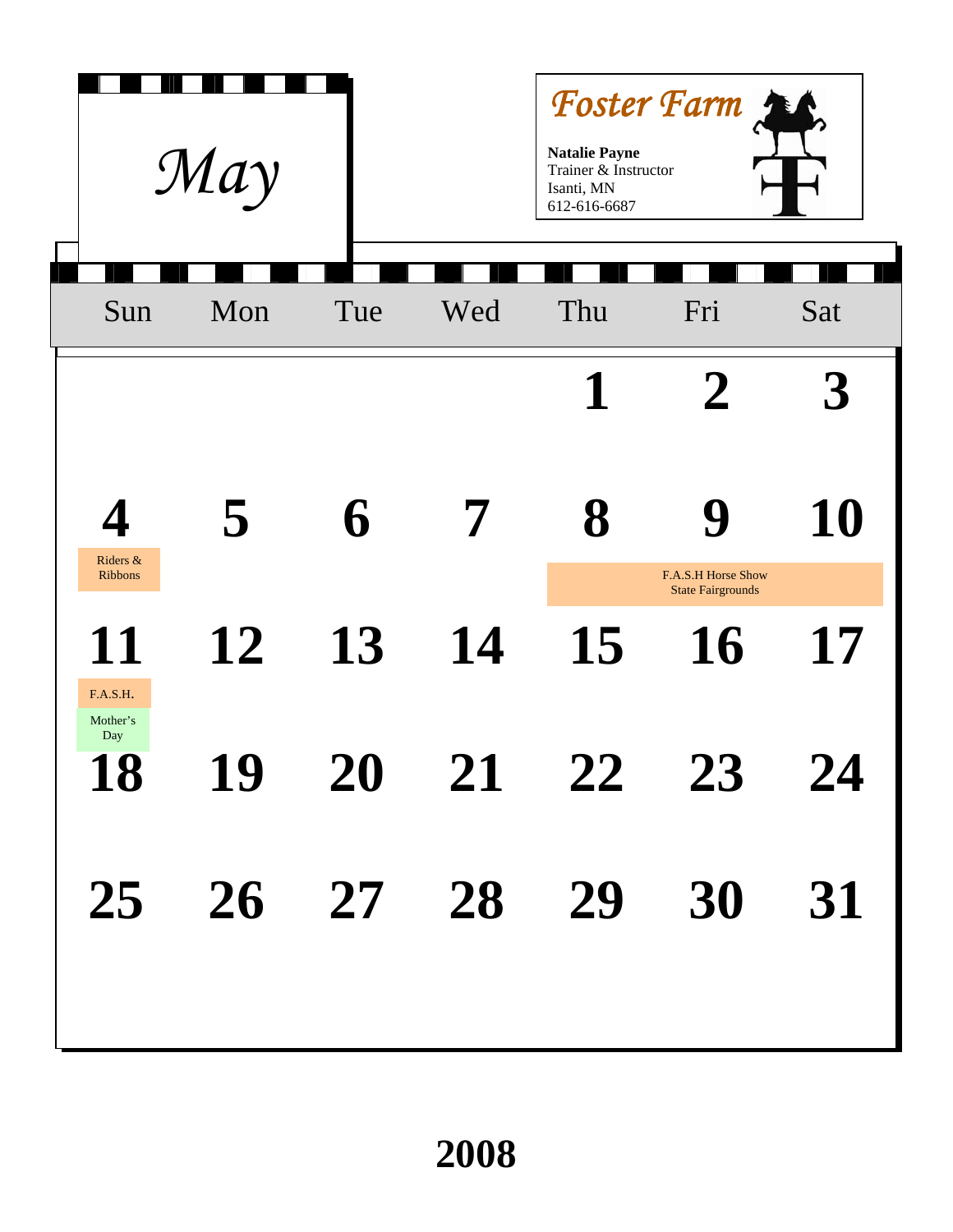|                                                                       | June                               |            | <b>Natalie Payne</b><br>Trainer & Instructor<br>Isanti, MN<br>612-616-6687 | Foster Farm                                                              |     |                                                   |
|-----------------------------------------------------------------------|------------------------------------|------------|----------------------------------------------------------------------------|--------------------------------------------------------------------------|-----|---------------------------------------------------|
| Sun                                                                   | Mon                                | Tue        | Wed                                                                        | Thu                                                                      | Fri | Sat                                               |
| $\mathbf 1$                                                           | $\mathbf 2$                        | 3          | $\overline{\mathcal{L}}$                                                   | 5                                                                        | 6   |                                                   |
| 8<br>Summerfest                                                       | 9                                  | 10         | 11                                                                         | 12                                                                       | 13  | <b>Summerfest Horse Show</b><br>Simon Arena<br>14 |
| 15                                                                    | 16                                 | 17         | 18                                                                         | 19                                                                       | 20  | 21                                                |
| $\boldsymbol{\mathcal{L}}\boldsymbol{\mathcal{L}}$<br>Father's<br>Day | $\mathcal{L}\mathcal{\mathcal{L}}$ | <b>O</b> 4 | 47                                                                         | <b>Tanbark Cavalcade of Roses Horse Show</b><br><b>State Fairgrounds</b> |     | O<br>40                                           |
|                                                                       | 30                                 |            |                                                                            |                                                                          |     |                                                   |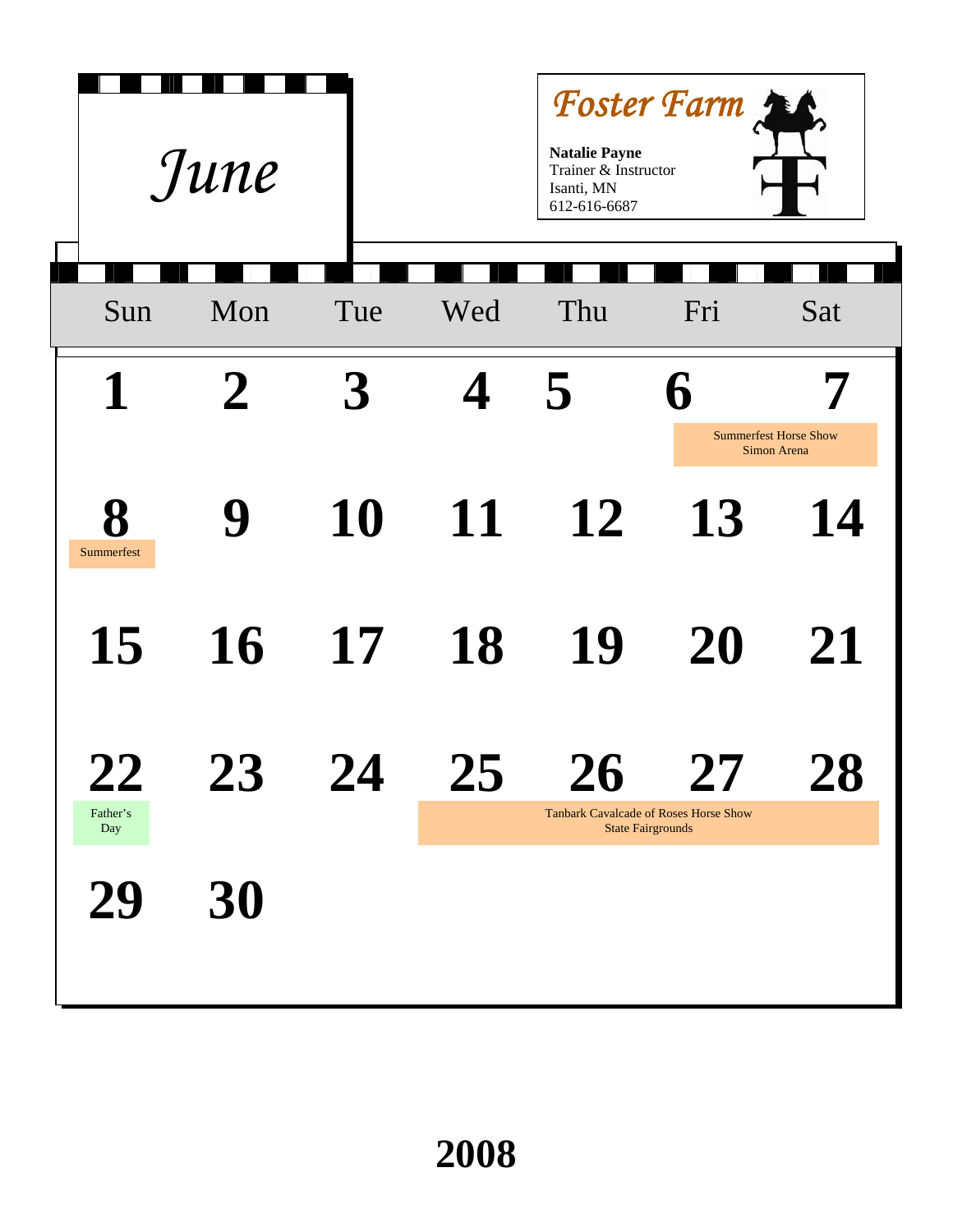|                                              | July                                                                 |     |             | Foster Farm<br><b>Natalie Payne</b><br>Trainer & Instructor<br>Isanti, MN<br>612-616-6687 |                                                                    |           |
|----------------------------------------------|----------------------------------------------------------------------|-----|-------------|-------------------------------------------------------------------------------------------|--------------------------------------------------------------------|-----------|
| Sun                                          | Mon                                                                  | Tue | Wed         | Thu                                                                                       | Fri                                                                | Sat       |
|                                              |                                                                      |     | $\mathbf 2$ | 3                                                                                         | Independence<br>Day                                                |           |
| 6                                            |                                                                      | 8   | 9           | 10                                                                                        | <b>Mid-Summerfest Horse Show</b><br>Simon Arena<br>Youth Open Show | <b>12</b> |
| 13<br>Mid-Summerfest<br><b>OTH Open Show</b> | 14                                                                   | 15  | 16          | 17                                                                                        | 18                                                                 | 19        |
| ZU                                           | $\boldsymbol{\mathcal{L}} \boldsymbol{\mathbf{\mathbf{\mathbf{I}}}}$ | L   | $\Delta$ S  | <b>ASAW Summerfun Horse Show</b>                                                          |                                                                    | ZQ        |
| 27                                           | 28                                                                   | 29  | 30          | West Allis, WI<br>31                                                                      |                                                                    |           |
|                                              |                                                                      |     |             |                                                                                           |                                                                    |           |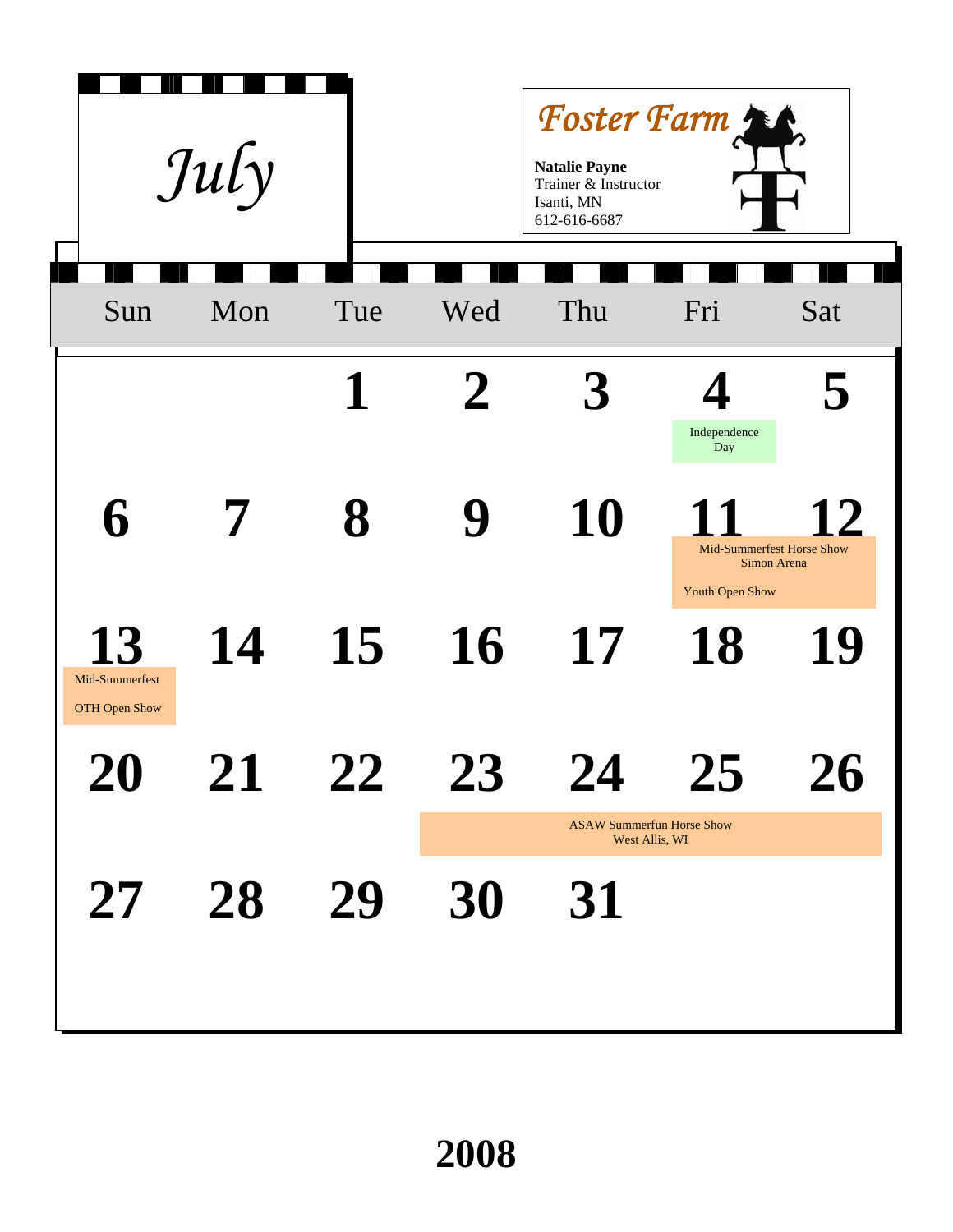|                        | August   |     |                                                   | Foster Farm<br><b>Natalie Payne</b><br>Trainer & Instructor<br>Isanti, MN<br>612-616-6687 |                 |                                                            |
|------------------------|----------|-----|---------------------------------------------------|-------------------------------------------------------------------------------------------|-----------------|------------------------------------------------------------|
| Sun                    | Mon      | Tue | Wed                                               | Thu                                                                                       | Fri             | Sat                                                        |
|                        |          |     |                                                   |                                                                                           |                 | $\boldsymbol{\mathit{L}}$<br><b>Washington Cty</b><br>Fair |
| Washington<br>Cty Fair | $\Delta$ | 5   | 6                                                 | 7                                                                                         | 8               | Natalie's Birthday                                         |
| 10                     | 11       | 12  | 13                                                | 14                                                                                        | 15              | 16                                                         |
| $\mathbf{I}'$          | 18       | 19  | World's Championship Horse Show<br>Louisville, KY | $Z\mathbf{\mathbf{\bot}}$                                                                 | $\angle \angle$ | <b>Z.S</b>                                                 |
| 24                     | 25       |     | $26 \t 27$                                        | 28                                                                                        | 29              | 30                                                         |
| 31                     |          |     |                                                   |                                                                                           |                 |                                                            |
|                        |          |     | 2008                                              |                                                                                           |                 |                                                            |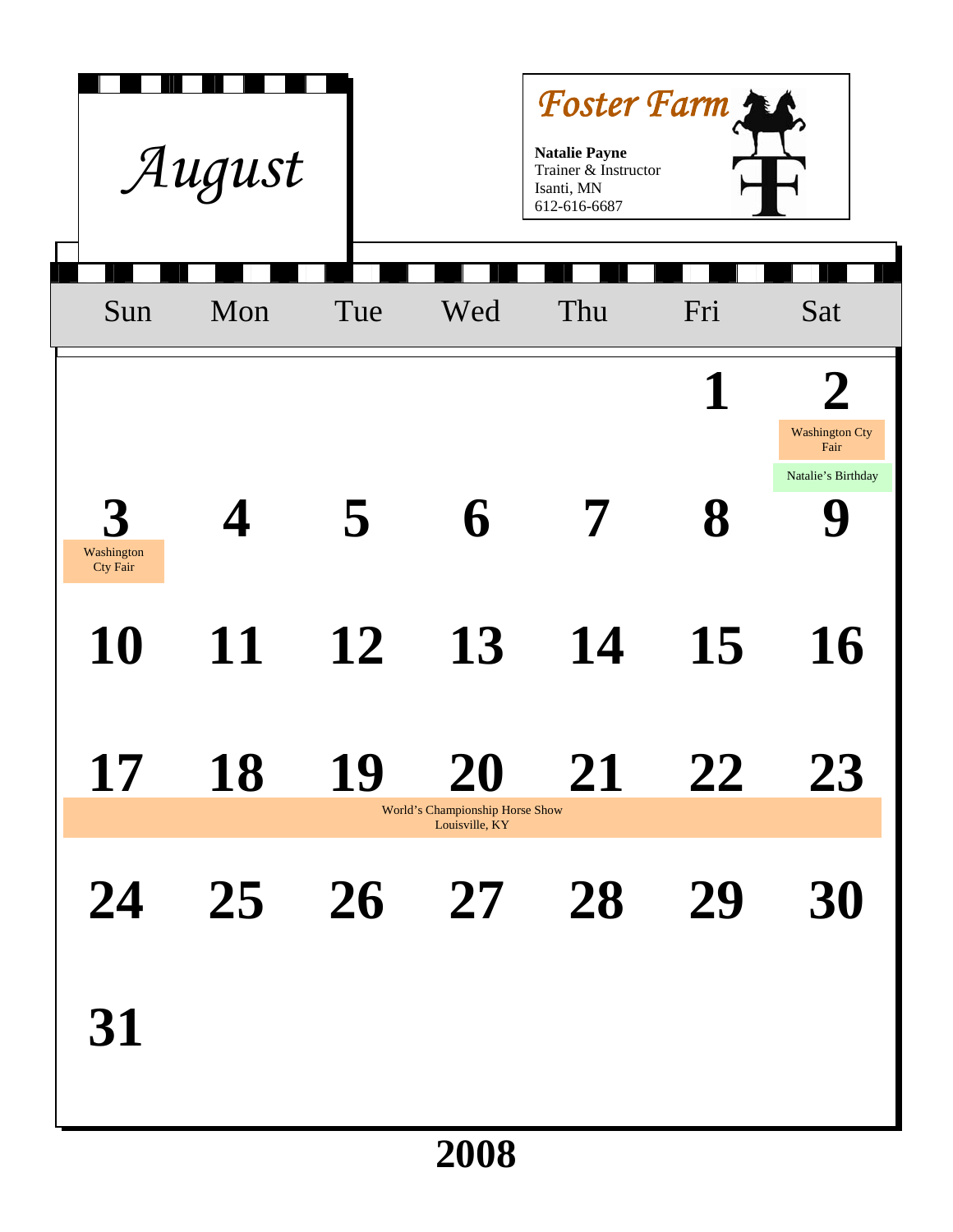| Foster Farm<br>September<br><b>Natalie Payne</b><br>Trainer & Instructor<br>Isanti, MN<br>612-616-6687 |        |              |      |                                                             |                                                  |             |
|--------------------------------------------------------------------------------------------------------|--------|--------------|------|-------------------------------------------------------------|--------------------------------------------------|-------------|
| Sun                                                                                                    | Mon    | Tue          | Wed  | Thu                                                         | Fri                                              | Sat         |
|                                                                                                        | 1      | $\mathbf Z$  |      |                                                             | 5                                                | $\mathbf 6$ |
|                                                                                                        |        |              |      | All American Horse Classic<br>Indianapolis, IN              |                                                  |             |
| 7                                                                                                      | 8      |              | 10   | 11                                                          | 12                                               | 13          |
| 14                                                                                                     | 15     | 16           | 17   | 18                                                          | 19                                               | 20          |
|                                                                                                        |        |              |      |                                                             | <b>WI Futurity Horse Festival</b><br>Madison, WI |             |
| $Z\mathbf{\mathbf{\bot}}$                                                                              | $Z\!Z$ | $\Delta$ . S | 74   |                                                             | <b>Z0</b>                                        | Z' 1        |
|                                                                                                        |        |              |      | <b>St Louis National Charity Horse Show</b><br>St Louis, MO |                                                  |             |
| 28                                                                                                     | 29     | 30           |      |                                                             |                                                  |             |
|                                                                                                        |        |              |      |                                                             |                                                  |             |
|                                                                                                        |        |              |      |                                                             |                                                  |             |
|                                                                                                        |        |              | 2008 |                                                             |                                                  |             |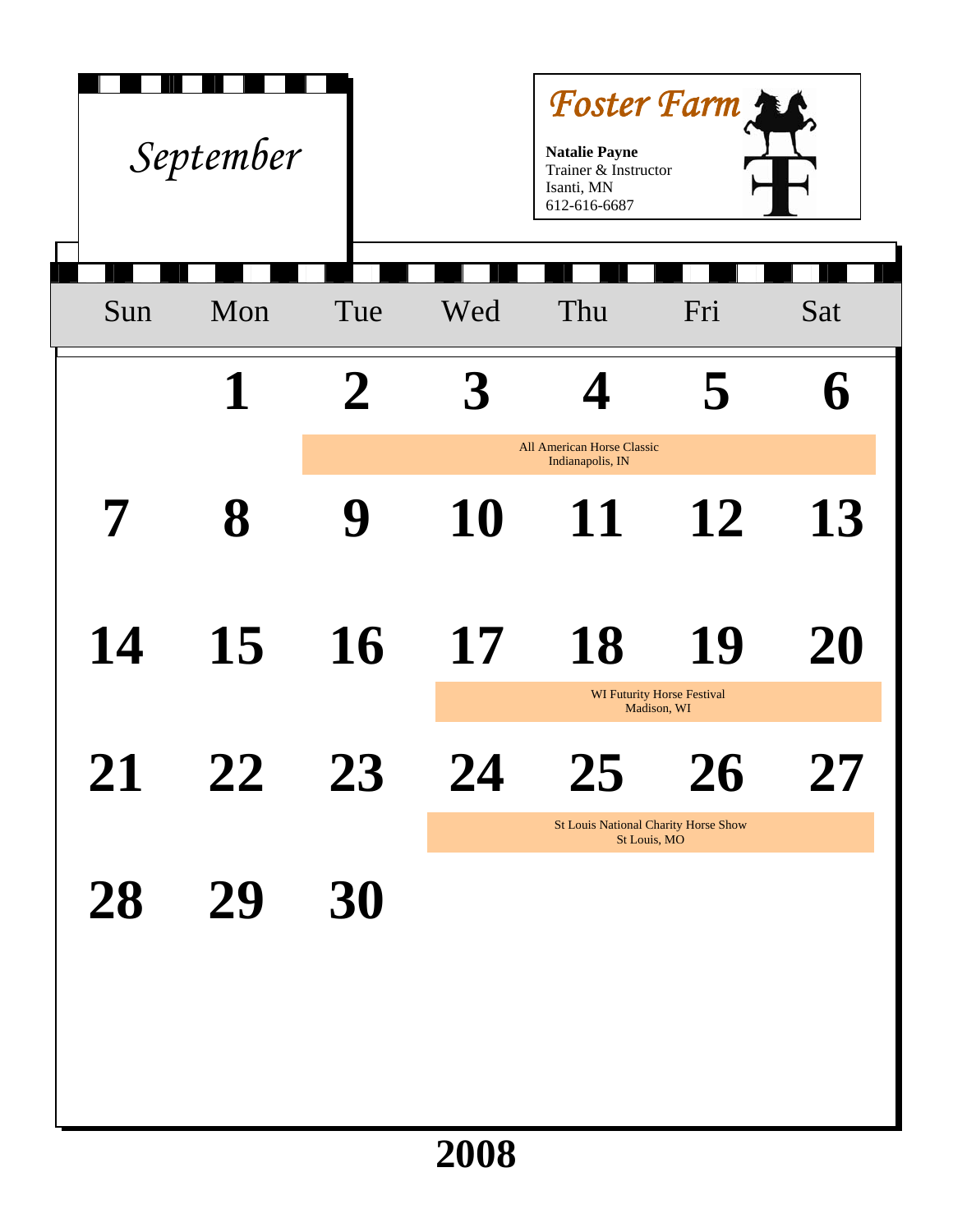| <b>Foster Farm</b><br>October<br><b>Natalie Payne</b><br>Trainer & Instructor<br>Isanti, MN<br>612-616-6687 |     |              |             |             |                                                     |     |  |
|-------------------------------------------------------------------------------------------------------------|-----|--------------|-------------|-------------|-----------------------------------------------------|-----|--|
| Sun                                                                                                         | Mon | Tue          | Wed         | Thu         | Fri                                                 | Sat |  |
|                                                                                                             |     |              | $\mathbf 1$ | $\mathbf 2$ |                                                     |     |  |
| 5                                                                                                           | 6   | 7            | 8           | 9           | 10<br><b>Octoberfest Horse Show</b><br>Simon Arena  | 11  |  |
| 12<br>Octoberfest                                                                                           | 13  | 14           | 15          | 16          | 17                                                  | 18  |  |
| 19                                                                                                          | ZU  | $\mathbf{Z}$ | ZZ          | $\angle 3$  | Z4                                                  | 25  |  |
| 26                                                                                                          | 27  | 28           | 29          | 30          | 31<br><b>Tattersalls Fall Sale</b><br>Lexington, KY |     |  |
|                                                                                                             |     |              |             |             |                                                     |     |  |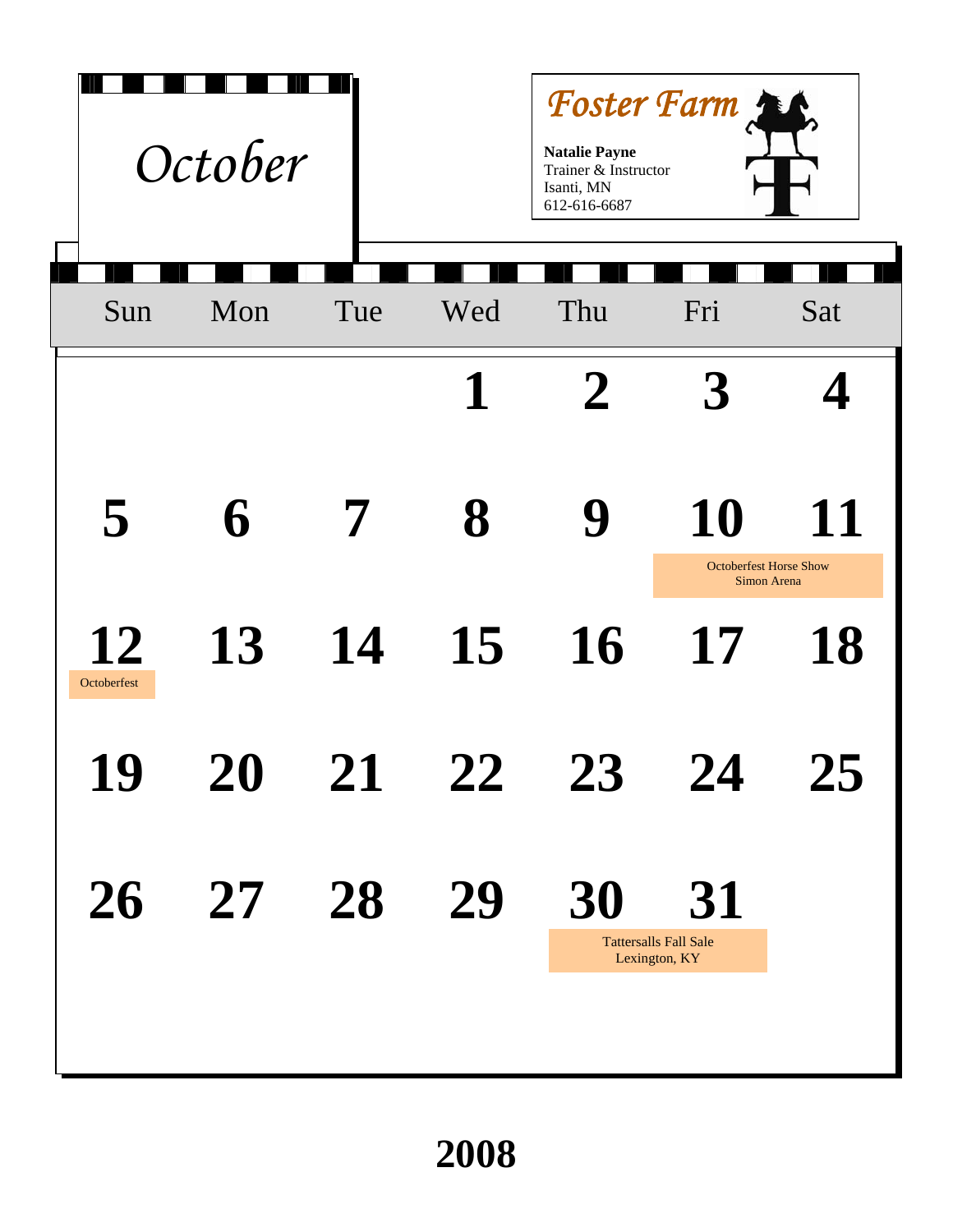| Foster Farm<br>November<br><b>Natalie Payne</b><br>Trainer & Instructor<br>Isanti, MN<br>612-616-6687 |     |     |                         |                                                           |     |                                     |  |
|-------------------------------------------------------------------------------------------------------|-----|-----|-------------------------|-----------------------------------------------------------|-----|-------------------------------------|--|
| Sun                                                                                                   | Mon | Tue | Wed                     | Thu                                                       | Fri | Sat                                 |  |
|                                                                                                       |     |     |                         |                                                           |     | <b>Tattersalls</b><br>Lexington, KY |  |
| $\boldsymbol{2}$                                                                                      | 3   |     | $\overline{\mathbf{5}}$ | 6                                                         |     | $\bf 8$                             |  |
| 9                                                                                                     | 10  | 11  | 12                      | 13                                                        | 14  | 15                                  |  |
| <b>16</b>                                                                                             | T.  | 18  | 19                      | ŽŪ<br>Thanksgiving                                        | L1  | $\mathcal{L}\mathcal{L}$            |  |
| 23                                                                                                    | 24  | 25  | 26                      | <b>American Royal Horse Show</b><br>Kansas City, MO<br>27 | 28  | 29                                  |  |
| 30                                                                                                    |     |     |                         |                                                           |     |                                     |  |
|                                                                                                       |     |     | 2008                    |                                                           |     |                                     |  |